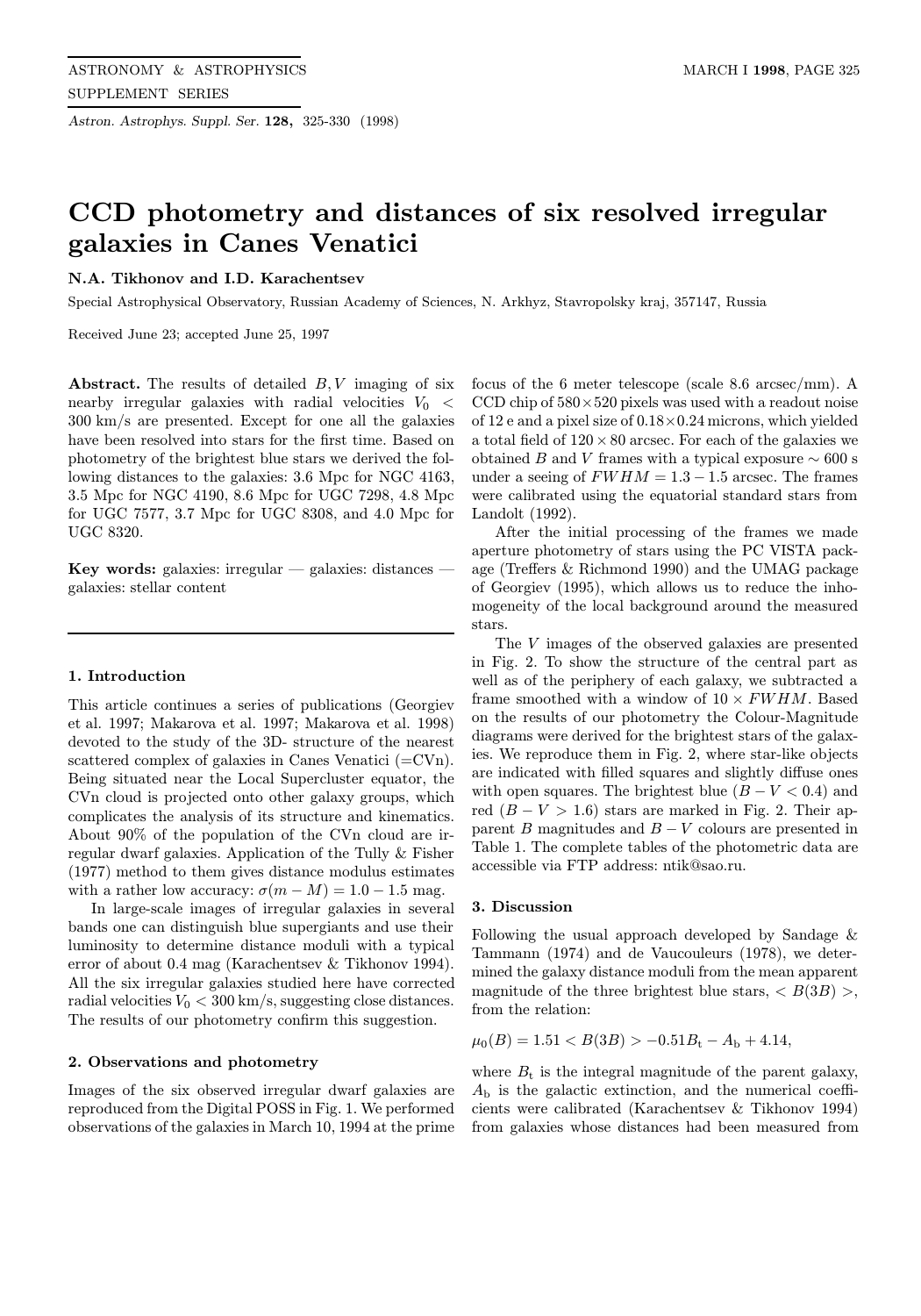

Fig. 1. Reproductions from the Digital POSS-I of the six irregular galaxies. Each chart is  $5 \times 5$  arcmin. North at top, East at left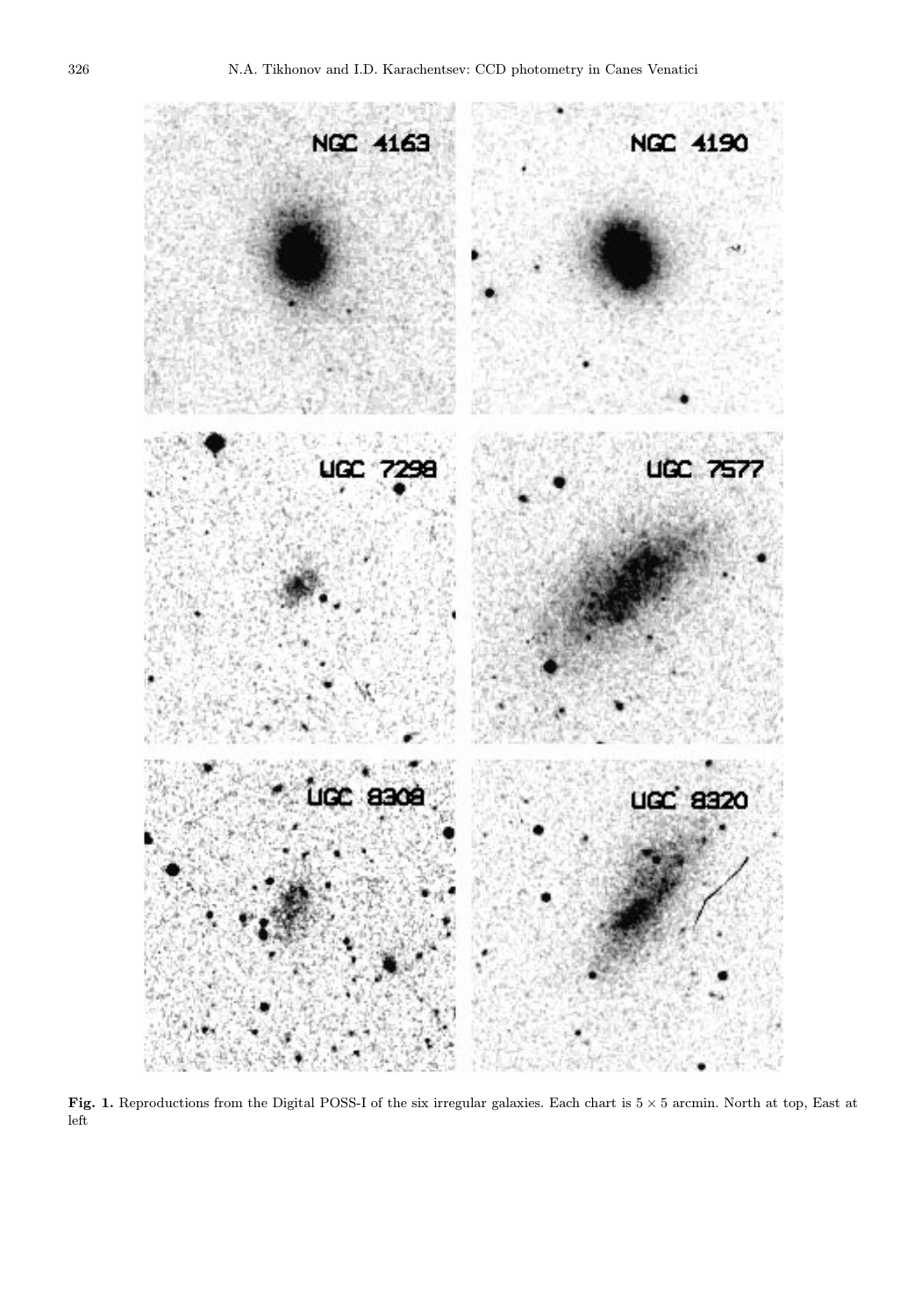

Fig. 2. The V frames of NGC 4163, NGC 4190, UGC 7298, UGC 7577, UGC 8308, and UGC 8320 after a subtraction of a smoothed frame. North and East are indicated by arrows. The brightest stars from Table 1 are marked. Tick marks are given for every 5 arcsec

cepheids. In the cases when we found red supergiant candidates, additional distance estimates were derived from a similar relation:

 $\mu_0(R)=1.10V(R1) - 0.10B_t - 0.76A_b + 7.00.$ 

Some basic parameters of the galaxies are presented in Table 2. Its lines contain:

(1) - the standard angular diameter of the galaxy in arcmin from the Catalogue PGC-ROM (Paturel et al. 1992);

(2) - the integrated magnitude of the galaxy either from PGC or from our photometry (marked by "c");

(3) - the integrated colour index of the galaxy within its standard diameter according our measurements;

(4) - the value of the galactic extinction from the Catalogue PGC-ROM;

(5) - the radial velocity (in km/s) corrected for motion with respect to the Local group centroid (Karachentsev & Makarov 1996);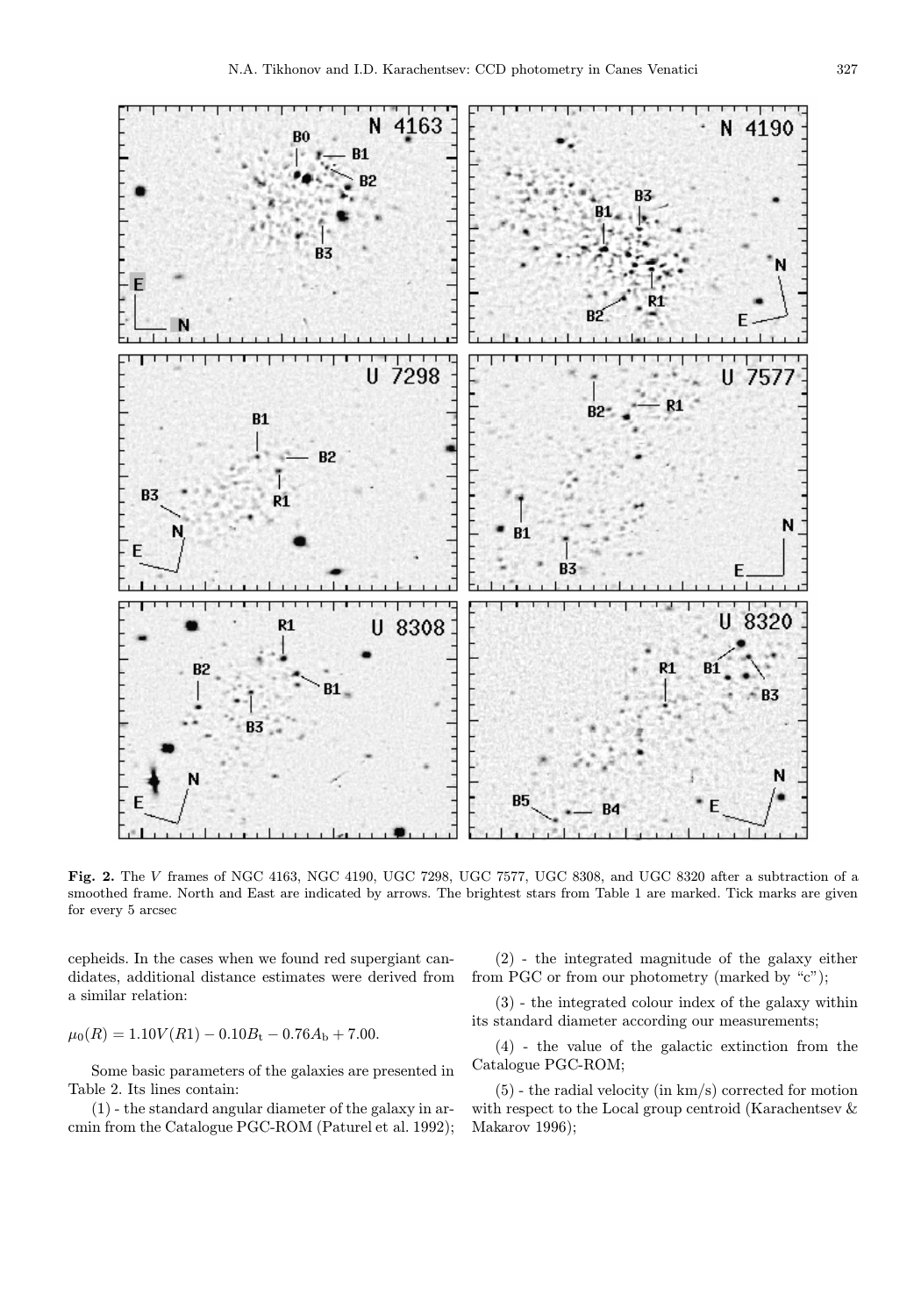

Fig. 3. Colour–Magnitude diagrams for the six dwarf galaxies. Dark squares are star-like objects, open squares are slightly diffuse ones, crosses are the blue stars which have been used for distance determination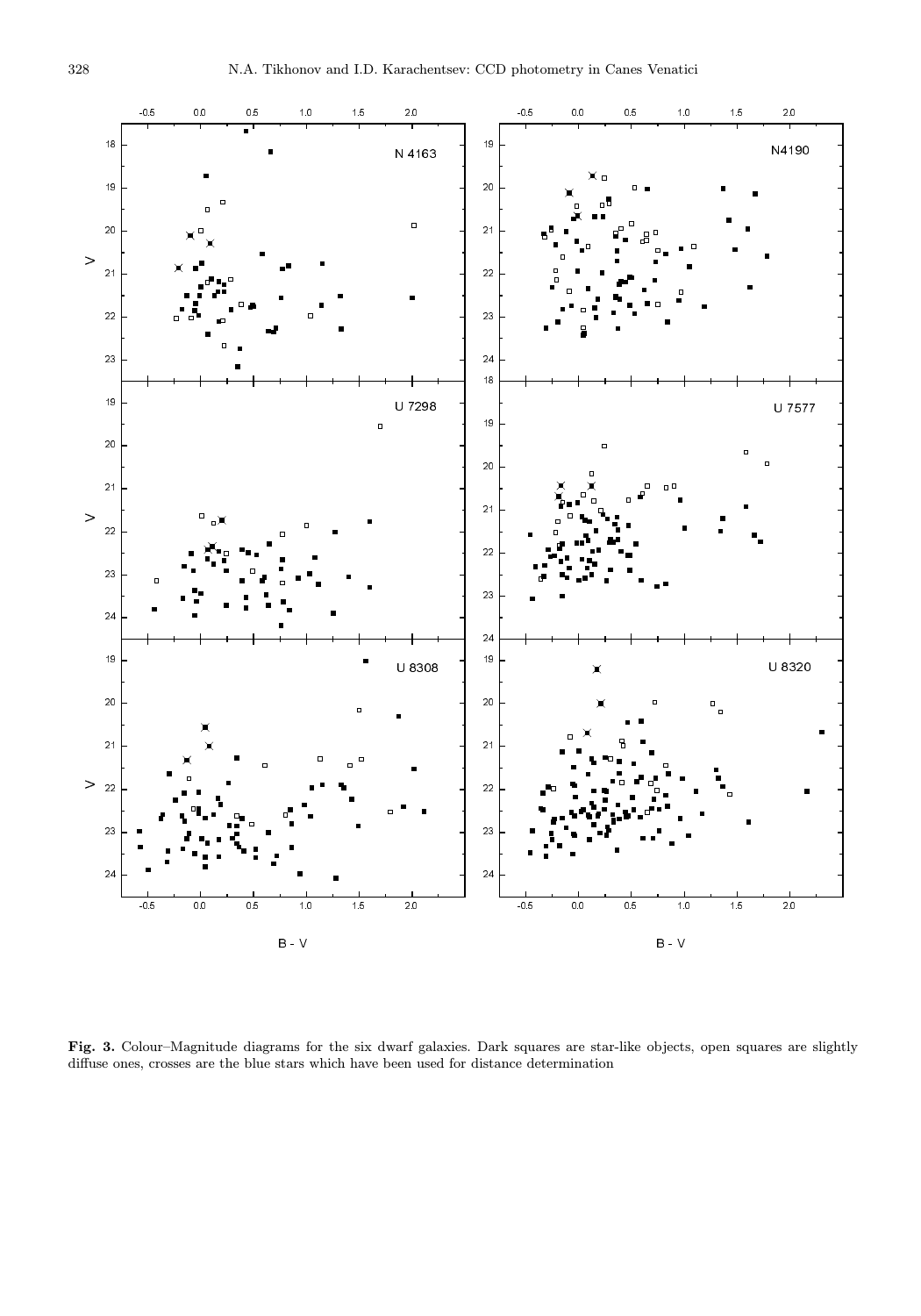Table 2. Some global properties of the irregular galaxies

| Parameter                         | N 4163  | N 4190 | 7298<br>U         | U 7577  | U 8308 | 8320<br>U |
|-----------------------------------|---------|--------|-------------------|---------|--------|-----------|
| $a_{25}$                          | 1.7     | 1.6    | 1.2               | 4.2     | 1.1    | 3.7       |
| B+                                | 13.93c  | 13.52c | $15.83\mathrm{c}$ | 12.87   | 15.53c | 12.73     |
| $(B-V)t$                          | 0.45c   | 0.44c  | 0.40c             | 0.45c   | 0.48c  | 0.31c     |
| A <sub>h</sub>                    | 0.0     | 0.0    | 0.04              | 0.0     | 0.0    | 0.0       |
| Vo                                | 165     | 234    | 253               | 240     | 244    | 273       |
| < B(3B) >                         | 20.34   | 20.17  | 22.28             | 20.43   | 20.95  | 20.11     |
| $\langle B-V\rangle$ <sub>3</sub> | $-0.07$ | 0.01   | 0.13              | $-0.08$ | 0.00   | 0.15      |
| $\mu_0(3B)$                       | 27.75   | 27.70  | 29.67             | 28.42   | 27.85  | 28.01     |
| $\mu_0(1R)$                       |         | 27.79  | 29.32             | (28.71) | 27.77  | 28.46     |
|                                   | 3.55    | 3.47   | 8.59              | 4.84    | 3.72   | 4.01      |

Table 1. B, V photometry of the brightest stars in six irregular galaxies

| $_{\rm star}$                                 | B     | $B-V$   | $_{\rm star}$   | В     | $B-V$   |  |  |
|-----------------------------------------------|-------|---------|-----------------|-------|---------|--|--|
| NGC 4163                                      |       |         | <b>UGC 7577</b> |       |         |  |  |
| B0                                            | 18.76 | 0.05    | Β1              | 20.26 | $-0.17$ |  |  |
| B1                                            | 20.01 | $-0.10$ | B <sub>2</sub>  | 20.48 | $-0.19$ |  |  |
| B <sub>2</sub>                                | 20.37 | 0.09    | B3              | 20.56 | 0.12    |  |  |
| B <sub>3</sub>                                | 20.65 | $-0.21$ | (R1)            | 22.49 | 1.58    |  |  |
| NGC 4190                                      |       |         | <b>UGC 8308</b> |       |         |  |  |
| B1                                            | 19.84 | 0.13    | Β1              | 20.60 | 0.04    |  |  |
| $_{\rm B2}$                                   | 20.02 | $-0.09$ | B2              | 21.07 | 0.08    |  |  |
| B3                                            | 20.64 | $-0.01$ | B3              | 21.19 | $-0.13$ |  |  |
| R1                                            | 21.80 | 1.67    | R1              | 22.16 | 1.87    |  |  |
| UGC 7298                                      |       |         | <b>UGC 8320</b> |       |         |  |  |
| B1                                            | 21.93 | 0.20    | B1              | 19.37 | 0.17    |  |  |
| B2                                            | 22.45 | 0.11    | $B2^*$          | 20.21 | (0.21)  |  |  |
| B <sub>3</sub>                                | 22.47 | 0.07    | B3 -            | 20.76 | 0.08    |  |  |
| R1                                            | 23.33 | 1.60    | B4              | 21.10 | 0.00    |  |  |
|                                               |       |         | B5              | 21.40 | 0.12    |  |  |
|                                               |       |         | R1              | 22.97 | 2.30    |  |  |
| *) The star No 44 from Hopp & Schulte-Ladbeck |       |         |                 |       |         |  |  |
| is situated outside our CCD frame.            |       |         |                 |       |         |  |  |

(6,7) - the mean magnitude and mean colour of the three brightest blue stars;

(8,9) - the distance modulus of the galaxy via blue stars and red one;

(10) - the galaxy distance (in Mpc), corresponding to the blue modulus. Below we note some properties of the galaxies observed.

 $NGC 4163 = UGC 7199$ . This blue compact galaxy has a quite regular shape on its faint isophotes. The integrated colour index increases smoothly from 0.41 in the center up to 0.53 within the largest visible radii, which may indicate the presence of two stellar populations in the galaxy. The brightest blue object  $(=B0)$  has a starlike profile. However, we excluded it as a probable multiple system when the distance was derived.

NGC 4190 = UGC 7232 = VV 104. The galaxy seems to contain two overlapping regions of star formation. For this reason Vorontsov-Velyaminov (1959) included this peculiar object into the Atlas of interacting galaxies. The brightest blue stars are concentrated in the SW part of the galaxy. The distance estimate via the brightest red star (R1) agrees well with that from the blue ones.

UGC 7298. This small blue galaxy of a low surface brightness is distinctly resolved into stars, despite the fact that all of them are fainter than  $V = 21.5$  mag. The galaxy distance, which is determined both via three blue stars and via the brightest red one, exceeds distances of both previous galaxies by more than two times. The distance estimate, 8.6 Mpc, is unusual for a galaxy with a radial velocity of only  $+253$  km/s.

UGC  $7577 = DDO 125$ . This and the next two galaxies are in the list of dwarf irregular galaxies of van den Bergh (1966). In spite of the large dimension of the galaxy  $(4.2 \times 2.4 \text{ arcmin})$ , almost all its brightest stars are concentrated within our CCD frame. From the three brightest blue stars the galaxy distance modulus is 28.42 mag. The brightest red star (R1) yields 28.71 mag, which is in agreement with the blue modulus. However, its colour index, 1.58, does not formally satisfy the condition  $B - V > 1.6$  adopted above.

 $UGC 8308 = DDO 167$ . The galaxy has an asymmetric shape and a low surface brightness. Its integral colour index increases smoothly from 0.29 in the central region up to 0.48 within the faintest isophotes. The distance estimates from the blue stars and the red one agree well with each other. But we have to note a large scatter in the apparent magnitudes of red stars, which makes the red modulus rather unreliable.

 $UGC 8320 = DDO 168$ . From the six considered galaxies this is the only one that have already been resolved into stars. According to Bresolin et al. (1993) its distance is 3.3 Mpc. Photometry of 86 brightest stars in  $B$ ,  $R$  bands throughout the galaxy body was carried out by Hopp & Schulte-Ladbeck (1995). For the common stars in the  $B$  band we find good agreement between our and their photometry. Because of its large dimension,